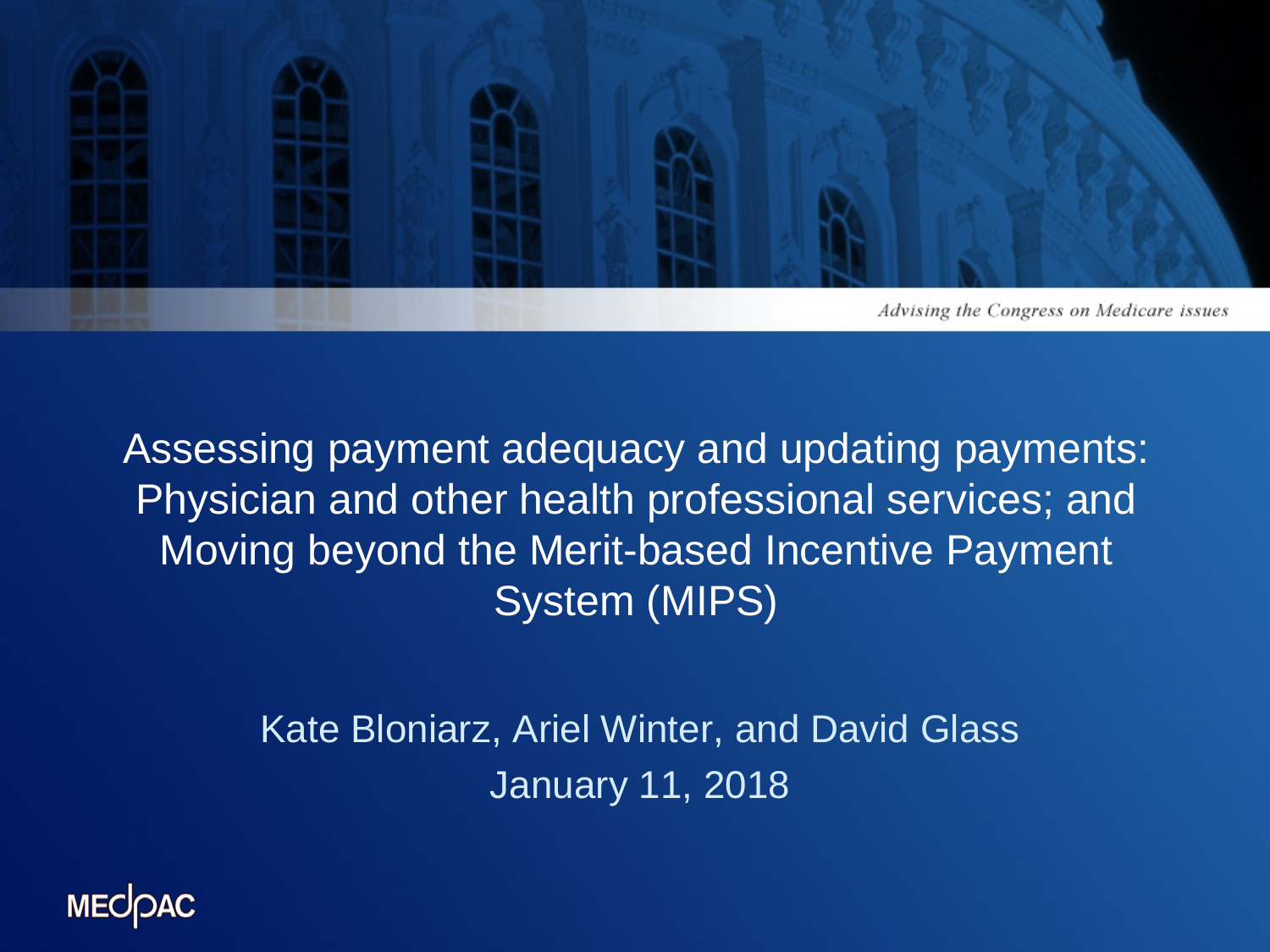## Background: Physician and other health professional services in Medicare

- **S69.9 billion in 2016, 15 percent of FFS spending**
- 952,000 clinicians billed Medicare: 589,000 physicians, 203,000 advanced practice nurses and physician assistants, 160,000 therapists and other providers
- Medicare Access and CHIP Reauthorization Act of 2015 (MACRA) established new payment updates in law
	- Update: 0.5% in 2016-2019, 0% in 2020-2025

**MECOAC** 

- 5% incentive payment each year from 2019-2024 for certain participants in Advanced Alternative Payment Models (A-APMs)
- **Merit-based Incentive Payment System (MIPS) for non-A-APM** clinicians, starting 2019

Results are preliminary and subject to change.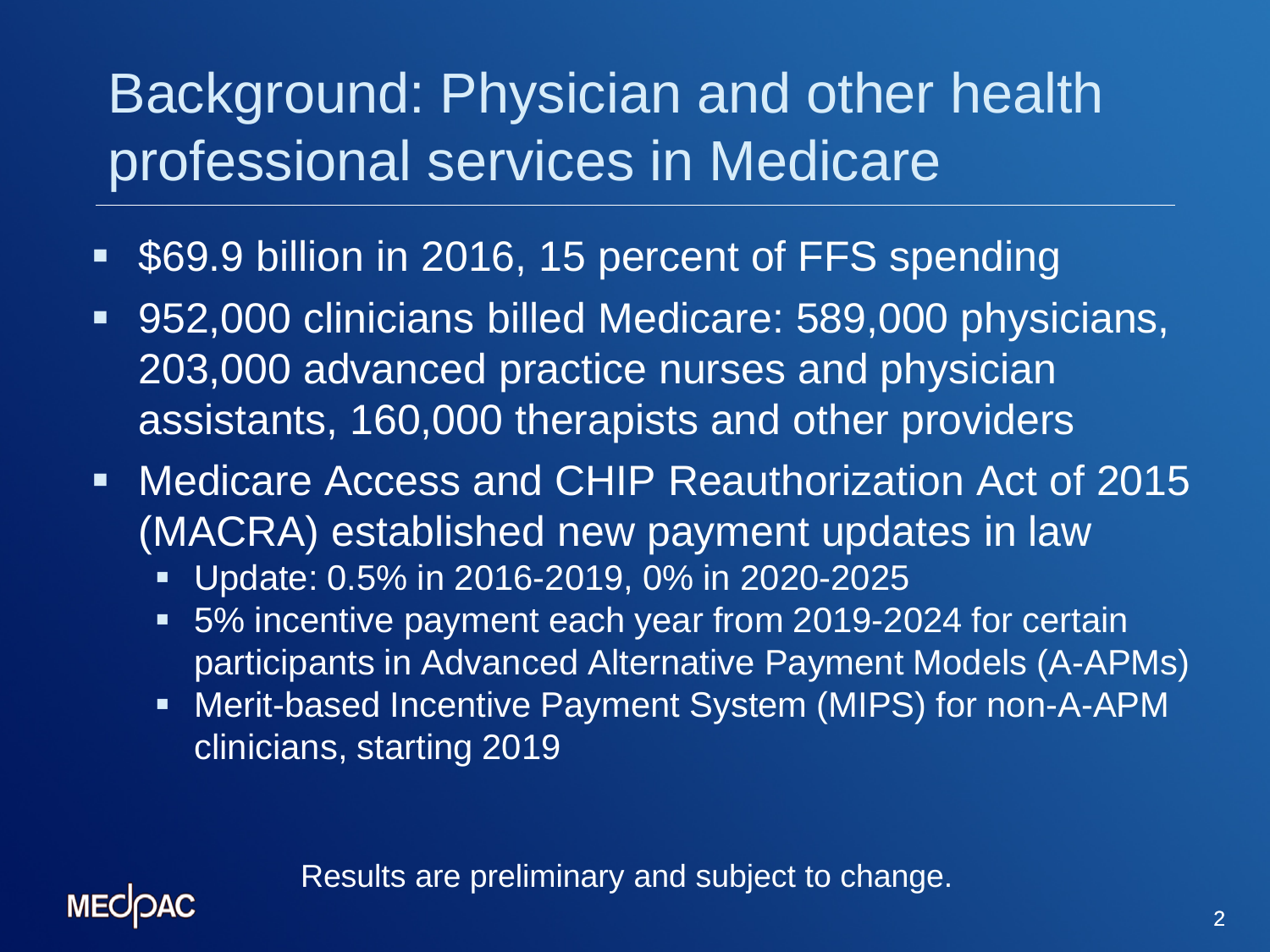## Payments for physician and other health professional services appear adequate

- Access indicators are stable
	- Most beneficiaries are able to obtain care when needed, small share face problems
	- **Provider participation and assigned claims remained steady**
	- No change in the number of clinicians billing Medicare per beneficiary
- Ratio of Medicare payment rates to private PPO rates declined from 78% to 75%
- Quality indeterminate
- **Volume of services increased by 1.6% in 2016**

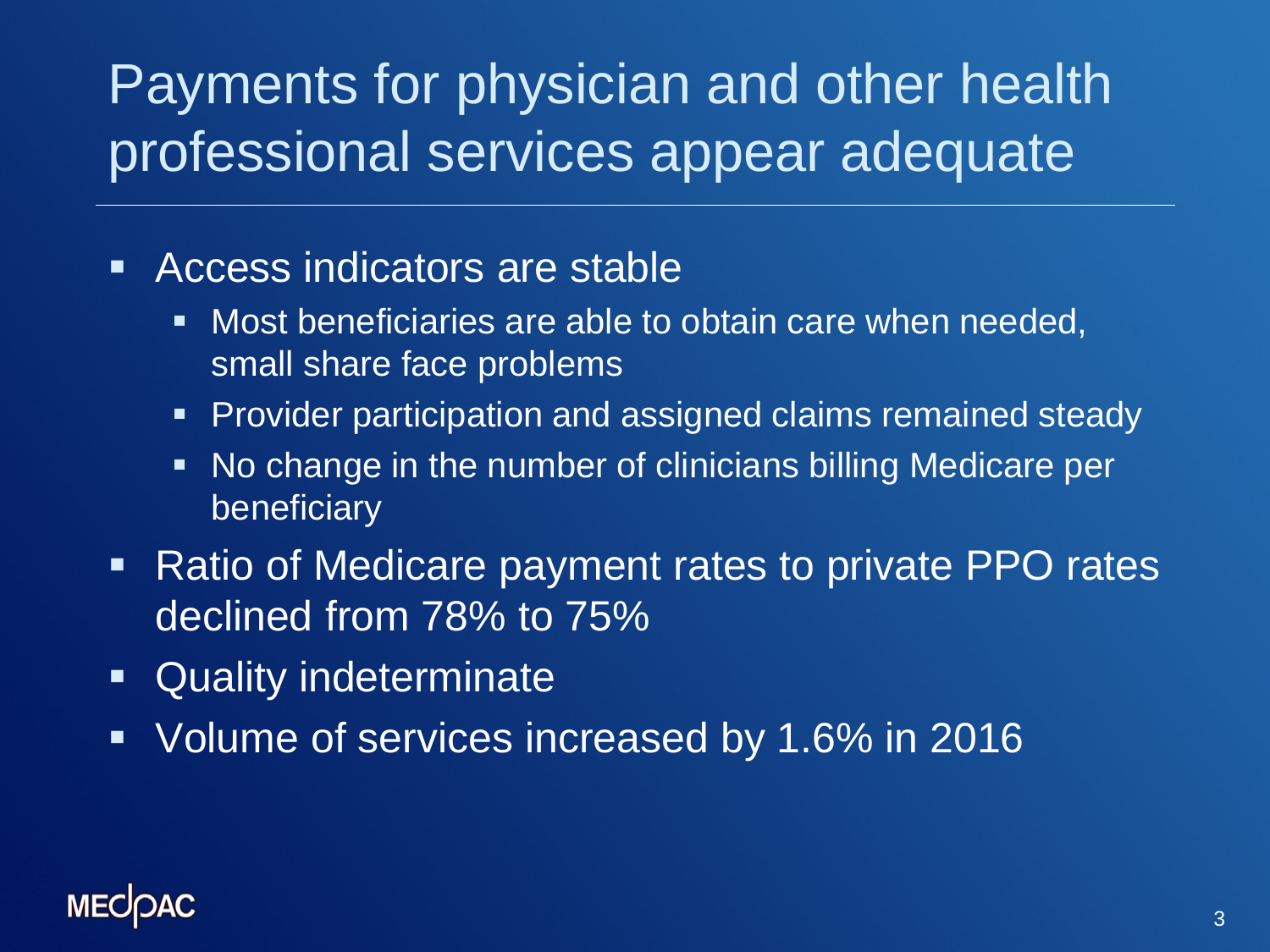# Merit-based Incentive Payment System (MIPS) recap

- Medicare Access and CHIP Reauthorization Act of 2015 (MACRA)
	- **Repealed sustainable growth rate (SGR)**
	- **Established statutory payment update rates**
	- Created an incentive for advanced alternative payment model (A-APM) participation
	- **Created MIPS—a value-based purchasing program for clinicians remaining in traditional FFS**
- MIPS is an individual clinician-level payment adjustment based on quality, cost, advancing care information, and clinical practice improvement activities
- MIPS repurposes the physician quality reporting system, the physician value-based payment modifier, meaningful use of electronic health records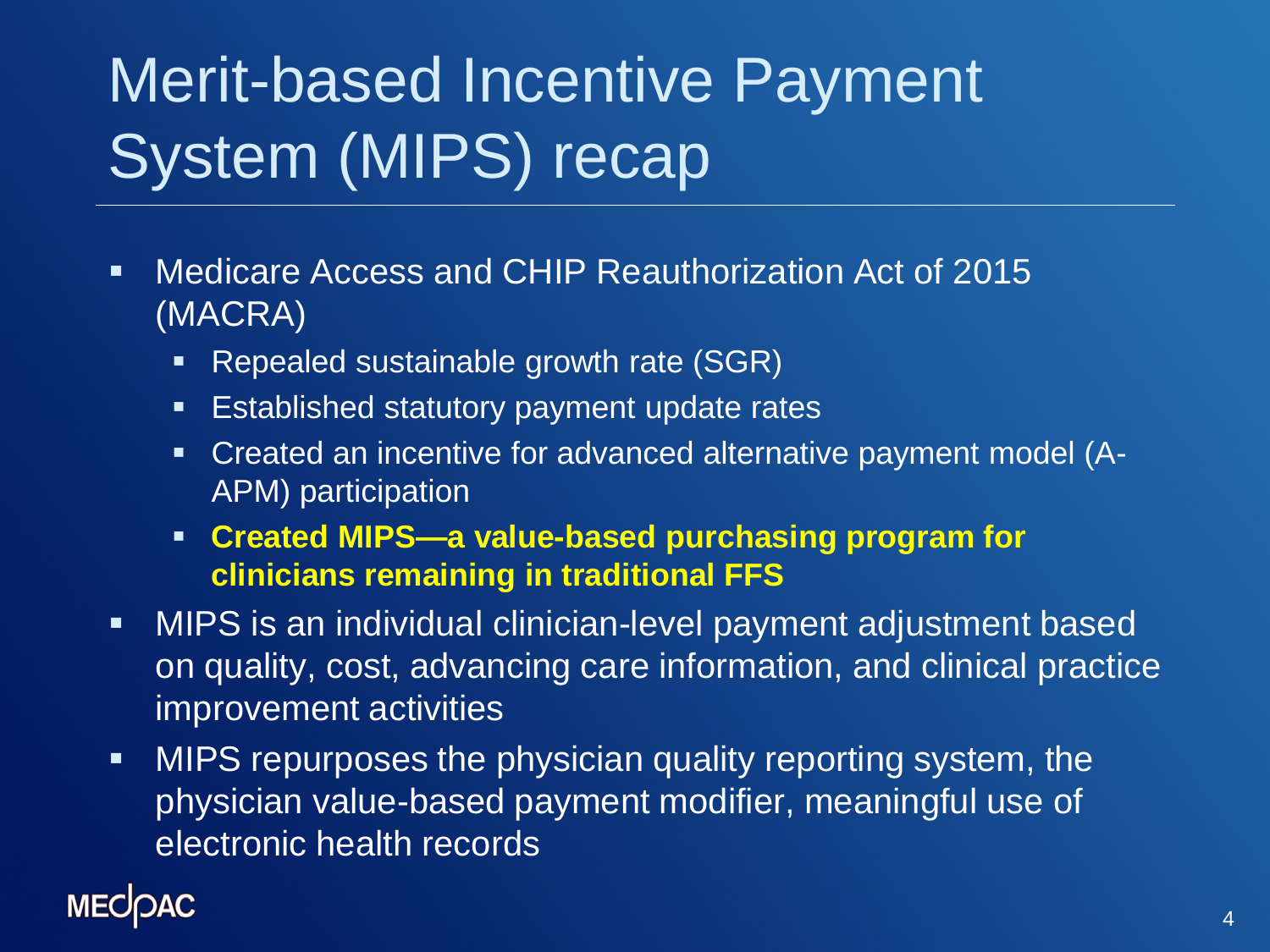## MIPS cannot succeed

- **Replicates flaws of prior value-based purchasing** programs
- **Burdensome and complex**
- **Much of the reported information is not meaningful**
- **Scores not comparable across clinicians**
- **MIPS payment adjustments will be minimal in first** two years, large and arbitrary in later years
- **MIPS will not succeed in helping beneficiaries choose** clinicians, helping clinicians change practice patterns to improve value, or helping the Medicare program to reward clinicians based on value

### **MECOAC**